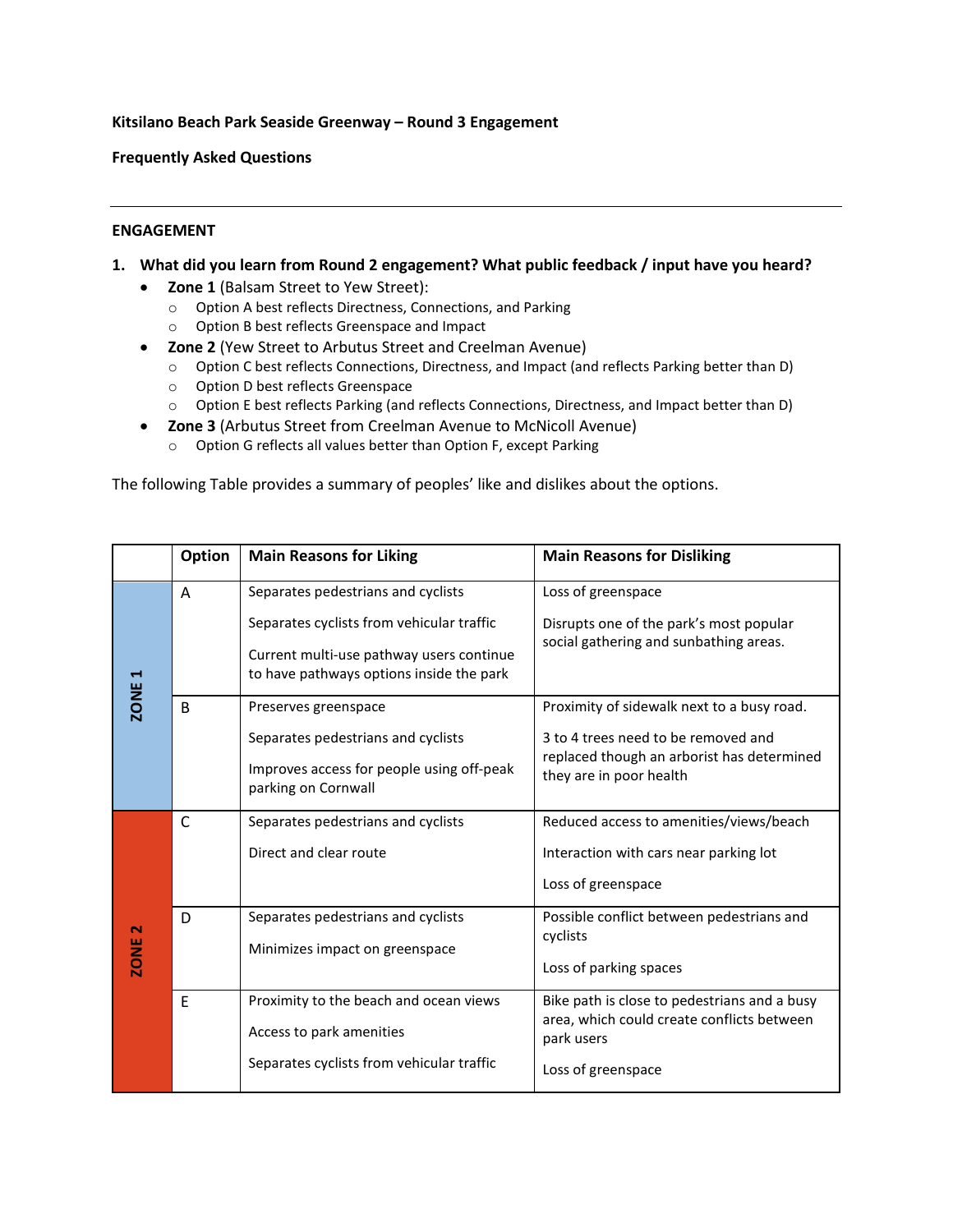| m<br><b>ZONE</b> | F | Separates cyclists from vehicular traffic                            | Loss of greenspace                                                                                |
|------------------|---|----------------------------------------------------------------------|---------------------------------------------------------------------------------------------------|
|                  |   | Preserves parking spaces along Arbutus<br>Keeps cyclists in the park | The cycle path crosses a key walking/rolling<br>pathway that accesses the playground and<br>beach |
|                  | G | Preserves greenspace                                                 | Loss of parking spaces                                                                            |
|                  |   | Separates cyclists from cars and<br>pedestrians                      | Route takes cyclists on road/close to<br>vehicular traffic                                        |
|                  |   | Minimizes impact as pathway is already in<br>place and works well    |                                                                                                   |

- $\circ$  We also heard from external stakeholders, including event organizers and neighbourhood residents about how the options would impact them.
- $\circ$  We also worked with our colleagues in Engineering operations, special events, business development, real estate, and transportation
- **2. Why are you more concerned about a conflict between bicycles and cars than you are about conflicts between people walking/rolling in the park and people cycling at fast speeds?**
	- $\circ$  We are interested in reducing conflict between all park users. Provided separated pathways for people travelling at different speeds (e.g. walking vs cycling) improves safety for all park users.
- **3. How will you ensure safety and comfort for people walking and rolling in the park when there is a cycle path that will bring people cycling into the centre of the park in a very busy area?** 
	- $\circ$  People are and will continue to cycle into the centre of the park to access park amenities. Providing a dedicated and separated cycle path makes it clearer where people can walk/roll and cycle.
	- $\circ$  Where the cycle path intersects with walking/rolling paths pavement markings and signage will alert all users to the intersection
	- $\circ$  More bike parking options will be added to encourage people cycling to park their bike and walking to their final park destination
- **4. How will you ensure safety and comfort for people cycling in the service lane when it is also used for restaurant deliveries?**
	- $\circ$  The lane is restricted to commercial vehicles servicing the restaurant and vehicle volumes are well below the maximum vehicle threshold for designation as AAA facility
	- $\circ$  Based on traffic data collected in 2021 the lane is used by commercial vehicles on average for about 30 min per day
	- o Deliveries occur between 8am-4pm, whereas peak weekday summer cycle traffic is later in the day (roughly 3-8pm). We will work with the restaurant, to explore enforcement for parking and unauthorized lane use
	- $\circ$  There are similar shared cycling and vehicle roadways elsewhere on the Seaside Greenway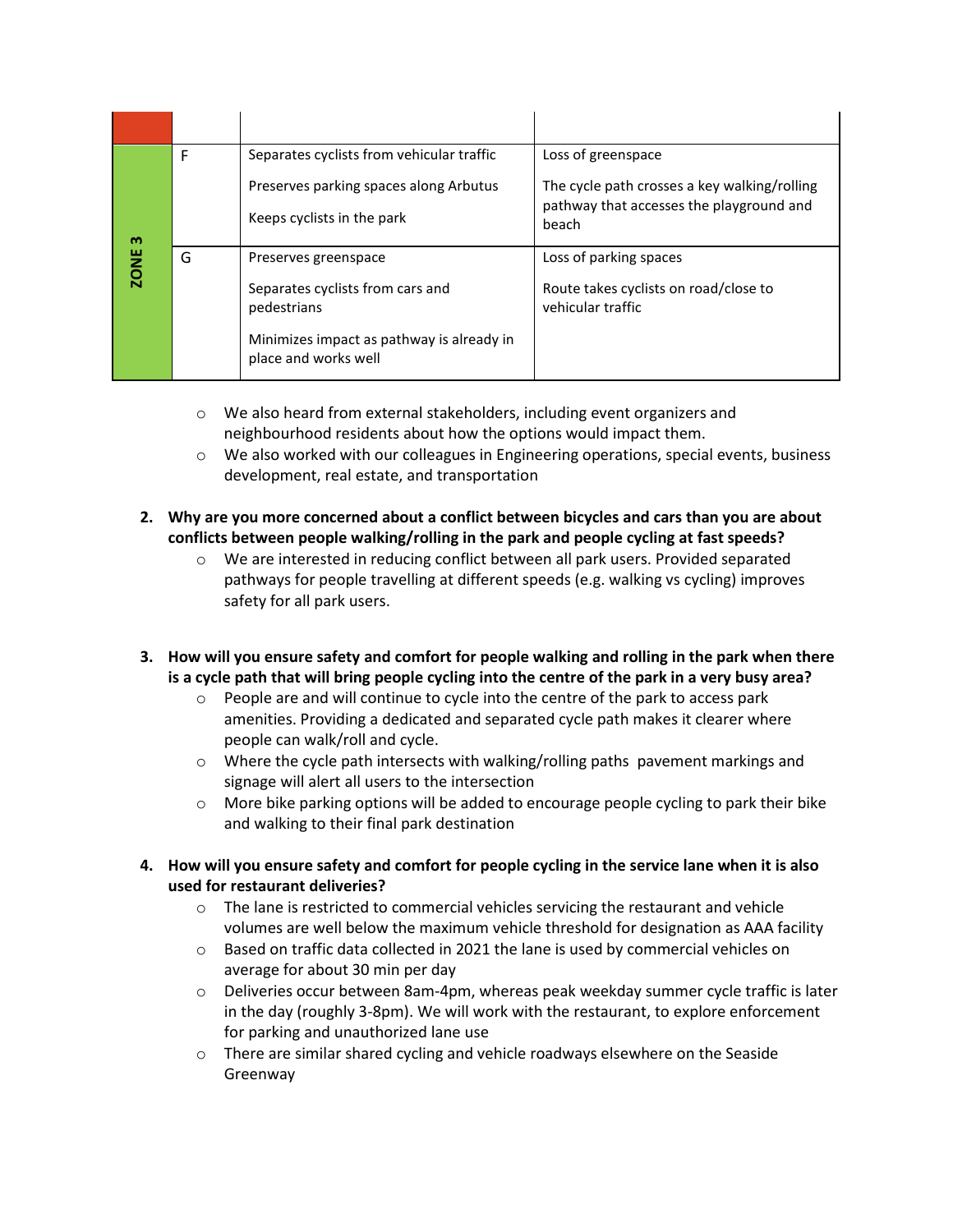- $\circ$  By contrast, the south Kitsilano Beach Park parking lot driveways are used by hundreds of vehicles per day
- **5. How will you prevent / deter unauthorized uses of the service lane behind the restaurant?**
	- o The original drop-off zone in parking lot will be restored
	- o Signage at the entry to the service lane will be improved
	- o We will explore enforcement options in collaboration with restaurant
- **6. The Round 2 survey results suggest that people felt Option C in Zone 2 best reflected the values determined during the first round of engagement. Yet you recommending a variation of Option E. Why?**
	- $\circ$  In addition to public feedback, we needed to consider safety, comfort, technical, and operational requirements.
	- $\circ$  A key technical constraint is Engineering's requirement for unrestricted access to an existing sewer pump station located beside Arbutus Street, near the southeast of corner of the Tennis Courts.
	- $\circ$  Adding a separated cycle path along this section of Arbutus, that also preserved access to the pump station, would require significant changes to the alignment of Arbutus Street and the removal of numerous 'resident only' parking spaces, that we determined were not practical for the interim timeline of our project.

## **7. Why did you show Option C, D, and E to begin with?**

- $\circ$  These options were brought forward in 2018, and provided us with a starting point for the conversations we have had with the public, and internal and external stakeholders
- **8. Why did you show Option C if it was eventually discounted for safety reasons? / Why would you show an unsafe option in the first place?**
	- $\circ$  Creating a crossing between people cycling on the separated cycle path and the parking lot driveway is not an unprecedented or unacceptable condition. This happens elsewhere on Greenway. However, because there are options that avoid this higher risk conflict, and because safety is our top priority, we have disqualified Option C.

#### **9. What happens next? When will this proposed cycle route be built?**

- o Board decision in spring 2022
- o Detailed design work is still required
- $\circ$  Subject to Board approval we anticipate construction could occur as early as late 2022 and/or 2023 depending on City resourcing

## **TECHNICAL / DETAILED DESIGN QUESTIONS**

- 1. **What 'additional criteria' did you consider (other than public and stakeholder input)?**
	- $\circ$  In addition to the values of greenspace, connections, directness, impact and parking, staff used additional criteria to assess each option, including:
		- Safety (mode crossings, separation, sightlines, operational safety)
			- *Crossings: How many and what kind of crossings are required between people cycling, walking, and driving?*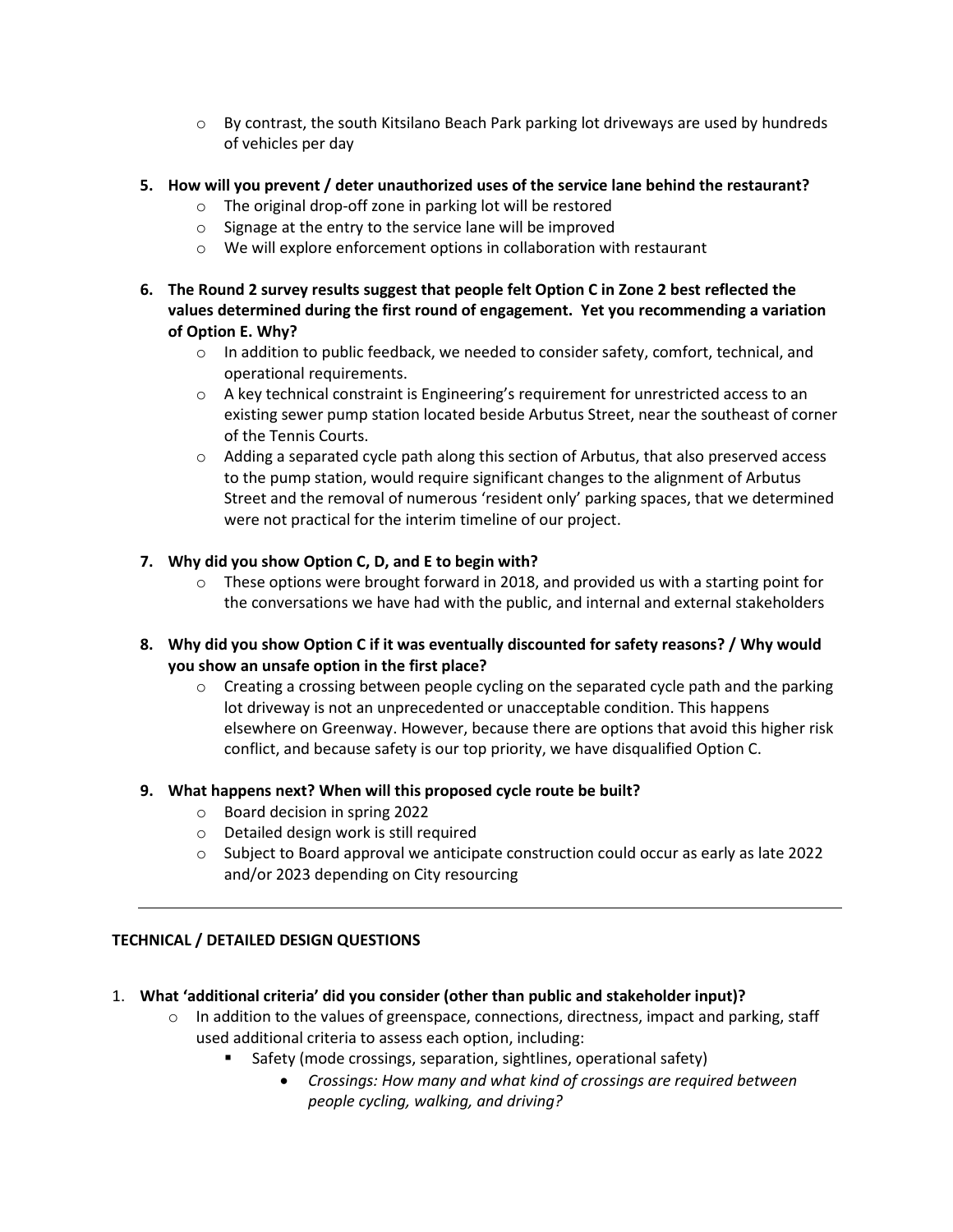- *Separation: All of the options separate the walking and cycling paths, but what degree of separation is there? (e.g. widened pathway, pathways with grass/planters in between, pathways that are at different heights)*
- Comfort (for walking/rolling, for cycling)
	- *How comfortable is this option for people walking/rolling?*
	- *How comfortable is it for people cycling?*
	- Feasibility (costs, "future proof", street right of way impacts, operational needs)
		- *How costly is this option to build? How costly is it to operate? Is this an acceptable cost for pathway that will be in place for approximately 5 years?*
		- *How significant (and costly) is the change required on the street right of way?*
		- *Can this option work with operational requirements (e.g. regular access and maintenance requirements for Parks, Engineering, and other city staff)?*
- Impact (special events, neighbourhood parking, neighbourhood traffic)
	- *How great is the impact to special events that take place in and near the park? Can these impacts be mitigated?*
	- *How great is the impact on the neighbourhood (changes to parking and to traffic patterns)?*
- Accessibility (clarity of access, accessible parking)
	- *Does this option maintain clear and direct access for people using mobility aids between park entrances and concession, washrooms, tennis courts, beach, and across the park?*
	- *Does this option maintain accessible parking stalls that provide direct access into the park?*

## **2. Why aren't you recommending Option C?**

- $\circ$  Key issue: safety risk of conflict between people cycling on the path and people driving into and out of the parking lot
- $\circ$  A majority of survey respondents said that Option C best reflects the values of connections, directness, and impact, but didn't think that it best reflected the value of greenspace. This option results in the largest loss of greenspace among the three options in Zone 2.
- $\circ$  Option C also requires the cycle path cross the parking lot driveways. Even if we reduce the number of entrances to the parking lot, potential conflicts remain between cyclists and high volumes of vehicle traffic moving into and out of the parking lot. The other two options allow us to avoid this potential conflict.
- $\circ$  Option C also needs to connect to Arbutus Street. The challenges with this (two-way traffic, EV stations, and pump station access) are the same as for Option D, described below.

## **3. Why aren't you recommending Option D?**

- $\circ$  Key issue: either creates a safety risk for both people cycling and crew members accessing the pump station, or requires significant and costly changes to Arbutus Street between Cornwall and Creelman, or requires removal of the majority of street parking on Arbutus Street between Cornwall and Creelman
- o Staff considered adjustments to Option D to respond to feedback, including: